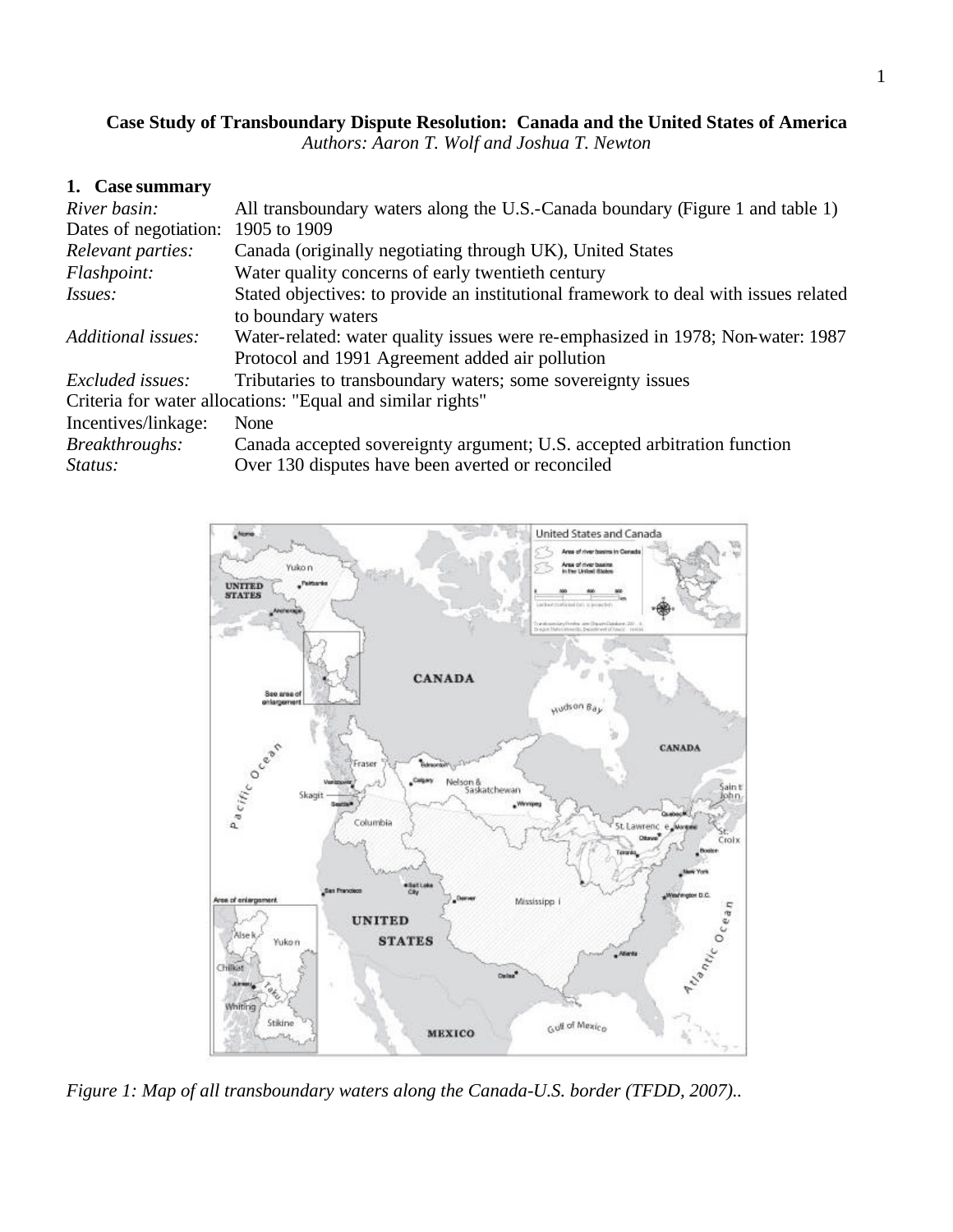|               |                                      |                                   | Watershed features <sup>a</sup>     |                       |             |                         |
|---------------|--------------------------------------|-----------------------------------|-------------------------------------|-----------------------|-------------|-------------------------|
| Name          | <b>Riparian states</b>               | Riparian relations (with dates of | Average                             | Size $(km^2)$ Climate |             | Special features        |
|               | (With % of national available        | most recent agreements)           | annual flow                         |                       |             |                         |
|               | water being utilized) b <sup>a</sup> |                                   | (km <sup>3</sup> /yr.) <sup>C</sup> |                       |             |                         |
|               |                                      |                                   |                                     |                       |             |                         |
| International | Canada (1.4), United States          | Warm                              | 22,5001                             | 509,200               | Humid       | Case of small number of |
| Joint         | (21.7)                               |                                   |                                     |                       | continental | riparians with good     |
| Commission    |                                      |                                   |                                     |                       |             | relations               |
| (Great Lakes) |                                      |                                   |                                     |                       |             |                         |
|               |                                      |                                   |                                     |                       |             |                         |

*a Values for lakes under "Annual Flow" are for storage volumes. b Source: Kulshreshtha (1993) c Sources: Gleick ed. (1993); UN Register of International Rivers (1978). Remaining data from TFDD, 2007..*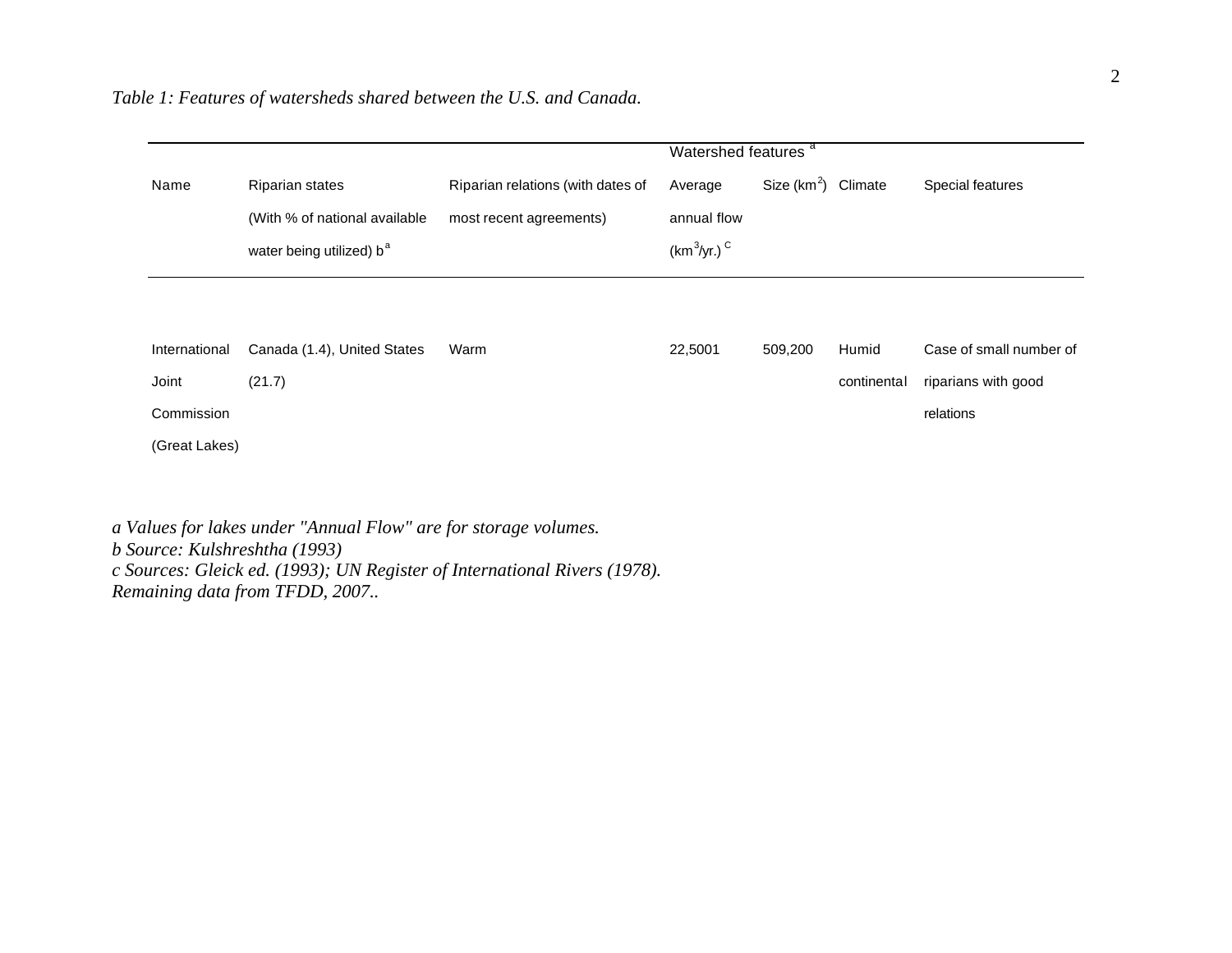#### **2. Background**

Canada and the United States share a 4,000 mile boundary between the main portions of their States, and an additional 1,500 miles between the Canadian Northwest Territories and Alaska. Crossing these boundaries are some of the richest waterways in the world, not least of which are the vast water resources of the five Great Lakes. The *ad hoc* commissions, which until then had been established to resolve waterrelated issues were not sufficient to handle the growing issues. Even the International Waterways Commission, established in 1905, only dealt with issues on a case-by-case basis.

#### **3. The problem**

Canada and the United States share one of the longest boundaries in the world. Industrial development in both countries, which in the humid eastern border region relied on water resources primarily for waste disposal, had led to decreasing water quality along their shared border to the point where, by the early years of the twentieth century, it was in the interest of both countries to seriously address the matter. Prior to 1905, only *ad hoc* commissions had been established to deal with issues relating to shared water resources as they arose. Both States considered it within their interests to establish a more-permanent body for the joint management of their shared water resources.

#### **4. Attempts at conflict management**

As Canada and the United States entered into negotiations to establish a permanent body to replace the International Waterways Commission, both countries entered talks with their own interests mind. For the United States, the overriding issue was sovereignty. While it was interested in the practical necessity of an agreement to manage transboundary waters, it did not want to relinquish political independence in the process. This concern was expressed by United States position that absolute territorial sovereignty be retained by each state for the waters within its territory—tributaries should not be included in the Commission's authority. The new body might retain some of the *ad hoc* nature of prior bodies, so as not to acquire undue authority. Canada was interested in establishing an egalitarian relation with the United States. It was hampered not only because of the relative size and level of deve lopment of the two states at the time, but also because Canadian foreign policy was still the purview of the United Kingdom—negotiations had to be carried out between Ottawa, Washington, and London. Canada wanted a comprehensive agreement, which would include tributaries, and a Commission with greater authority than the bodies of the past.

#### **5. Outcome**

The "Treaty Relating to Boundary Waters between the United States and Canada," signed between the United Kingdom and the United States in 1909, reflects the interests of each negotiating body. The Treaty establishes the International Joint Commission with six commissioners, three appointed by the governments of each State. Canada accepted U.S. sovereignty concerns to some extent—tributary waters are excluded. The United States in turn accepted the arbitration function of the Commission and allowed it greater authority than it would have liked.

The Treaty calls for open and free navigation along boundary waters, allowing Canadian transportation also on Lake Michigan, the only one of the Great Lakes not defined as boundary water. Although it allows each State unilateral control over all of the waters within its territory, the Treaty does provide for redress by anyone affected downstream. Furthermore, the Commission has "quasi-judicial" authority: any project which would affect the "natural" flow of boundary waters has to be approved by both governments. Although the Commission has the mandate to arbitrate agreements, it has never been called to do so. The Commission also has investigative authority—it may have development projects submitted for approval, or be asked to investigate an issue by one or another of the governments. Commissioners act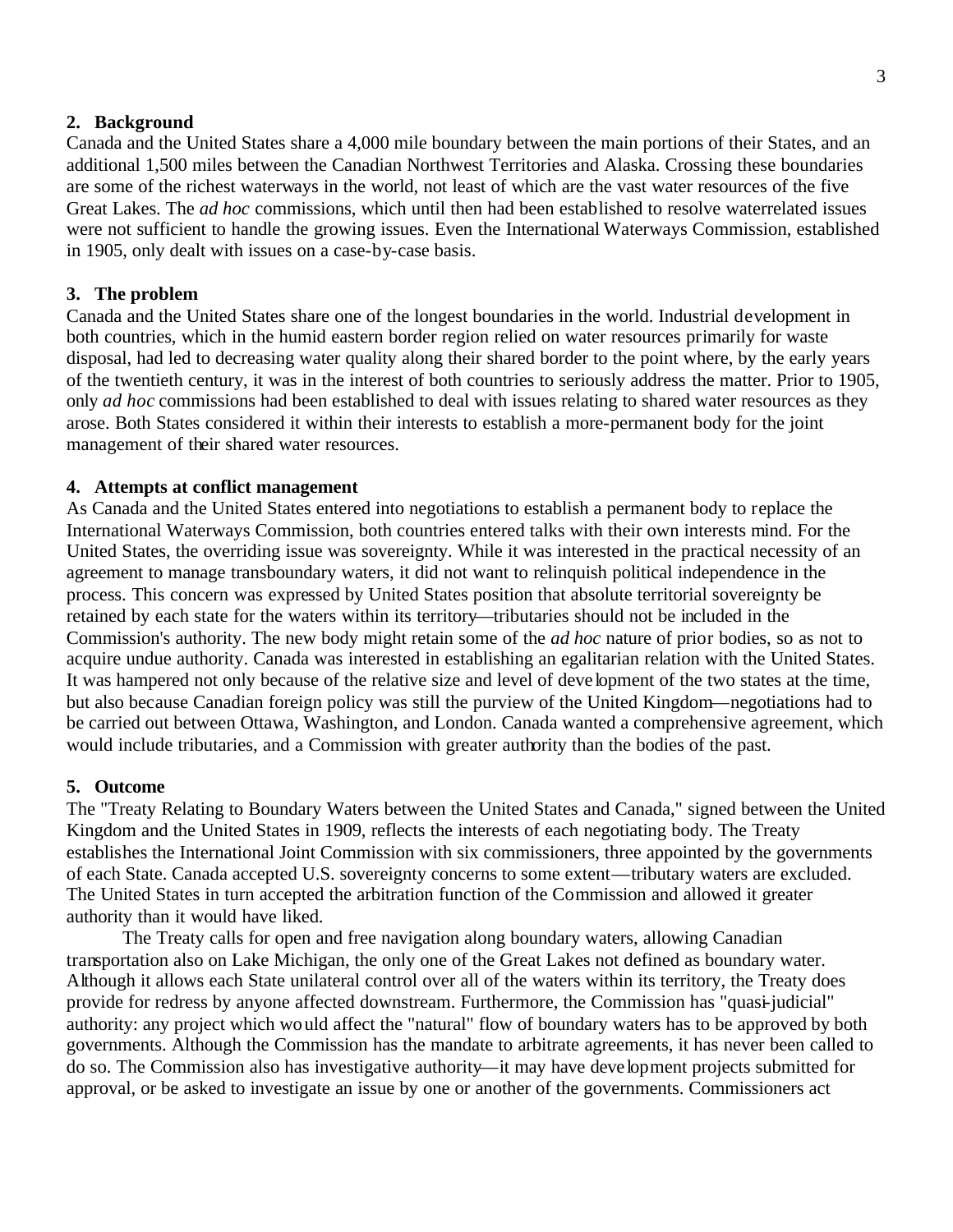independently, not as representatives of their respective governments.

Water quality has been a focal concern of the Commission, particularly in the waterways of the Great Lakes. The Great Lakes-St. Lawrence River system contains one-fifth of the world's surface fresh water and includes the industrial lifelines of each State. Perhaps as a consequence, the antipollution provisions of the Treaty met little opposition on either side. A 1972 "Great Lakes Water Quality Agreement" calls for the States both to control pollution and to clean up waste waters from municipal and industrial sources. This led to the signing of a new Agreement in 1978, and a comprehensive Protocol in 1987, each of which expanded the Commission's authorities and activities with respect to water quality.

These agreements define specific water quality objectives—the 1987 Protocol called on the Commission to review "Remedial Action Plans," prepared by governments and communities, in 43 "Areas of Concern"—yet allow the appropriate level of government of each side to develop its own plan to meet the objectives. The 1987 Protocol implemented an "eco-system" approach to pollution control, and called for the development of "lake wide management plans" to combat some critical pollutants. It also included new emphasis on non-point source pollution, groundwater contamination, contaminated sediment, and airborne toxics. In 1991, the two States signed an "Agreement of Air Quality" under which the Commission was given limited authority over joint air resources.

The International Joint Commission has met some criticism over the years; most recently some have questioned whether the limited authority of the Commission—politically necessary when the Commission was established—is really conducive to the "eco-system" approach called for in the 1987 Protocol, or whether greater supra-legal powers are necessary. Others have questioned the commitment of the Commission to the process of public participation. Nevertheless, given the vast amount of water resources under its authority, and the myriad layers of government to which it must be responsible, the Commission stands out as an institution which has effectively and peacefully managed the boundary waters of two nations over some ninety years, reconciling or averting more than 130 disputes in the process.

#### **6. Lessons learned**

• *Even with an established bi-national management organization with significant experience can have difficulty with certain initiatives.*

After talks about pollution controlled failed in 1920, over fifty years went by when the issue was addressed again before creating the Great Lakes Water Quality Agreement in 1972. Both countries had anti-pollution programs domestically, but an international agreement proved complicated to work out even though relations were good between the two States.

• *An international agreement can bring together a community to work together for greater ends.*  Since the inception of the 1909 Boundary Waters Treaty, Canada and the United States, and all stakeholders within the Great Lakes Basin, have worked together and have been brought together as a community as a result of the commitment in preserving the shared waters of the two countries.

#### **7. Creative outcomes resulting from resolution process**

A mutual acceptance of the difference in political and cultural systems between the two countries has transcended the gap into allowing the International Joint Commission to arrive at mutually beneficial agreements where this may be an impediment to similar situations elsewhere.

Flexibility within the agreement permits the IJC to adapt to new situations as a result of new information and a change in circumstances. As technology, politics and knowledge of the shared waters changes, the IJC is better prepared than if it were not able to adjust thereby making it an organization with periodic development.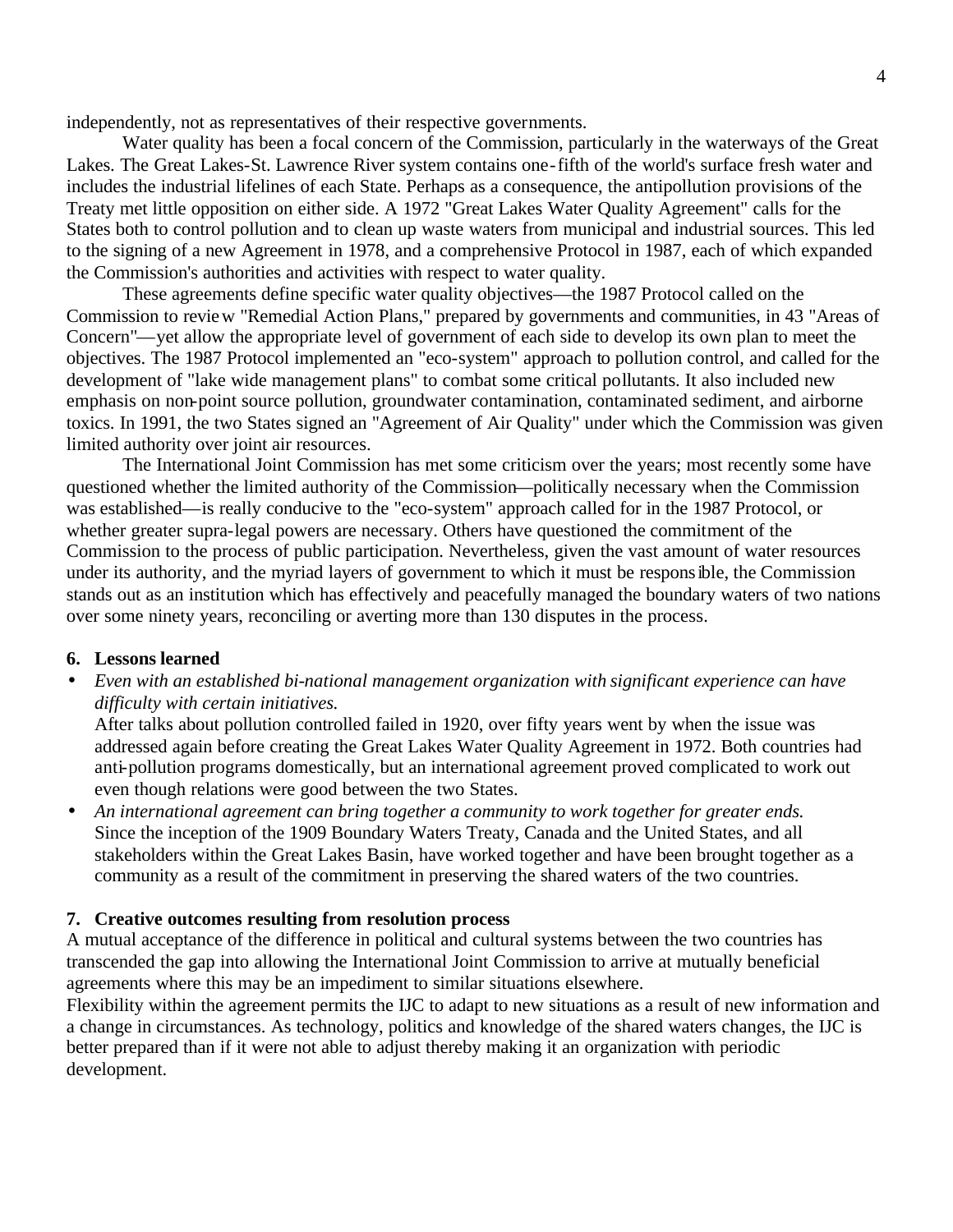# **8. Timeline** <sup>1</sup>

- 1909 United Kingdom and the United States sign Boundary Waters Treaty. Creation of the International Joint Commission (IJC).
- 1912 First meeting of the IJC.
- 1918 IJC reports on the terrible pollution conditions within the Great Lakes.
- 1919 Canada and United States ask IJC to create legislation to address the pollution problem.
- 1920 Canada expresses interest in a treaty to control pollution, but United States declines. Topic left unaddressed.
- 1972 Canada and the United States sign Great Lakes Water Quality Agreement.
- 1978 Canada and the United States sign New Great Lakes Water Quality Agreement building on experience that was gained from under the previous Agreement with respect to water quality and pollution.
- 1987 The two nations sign the Great Lakes Water Quality Agreement Protocol in which more importance was placed on ecosystem well being.

 $\overline{a}$ 

<sup>&</sup>lt;sup>1</sup> Dworsky and Allee, 1997